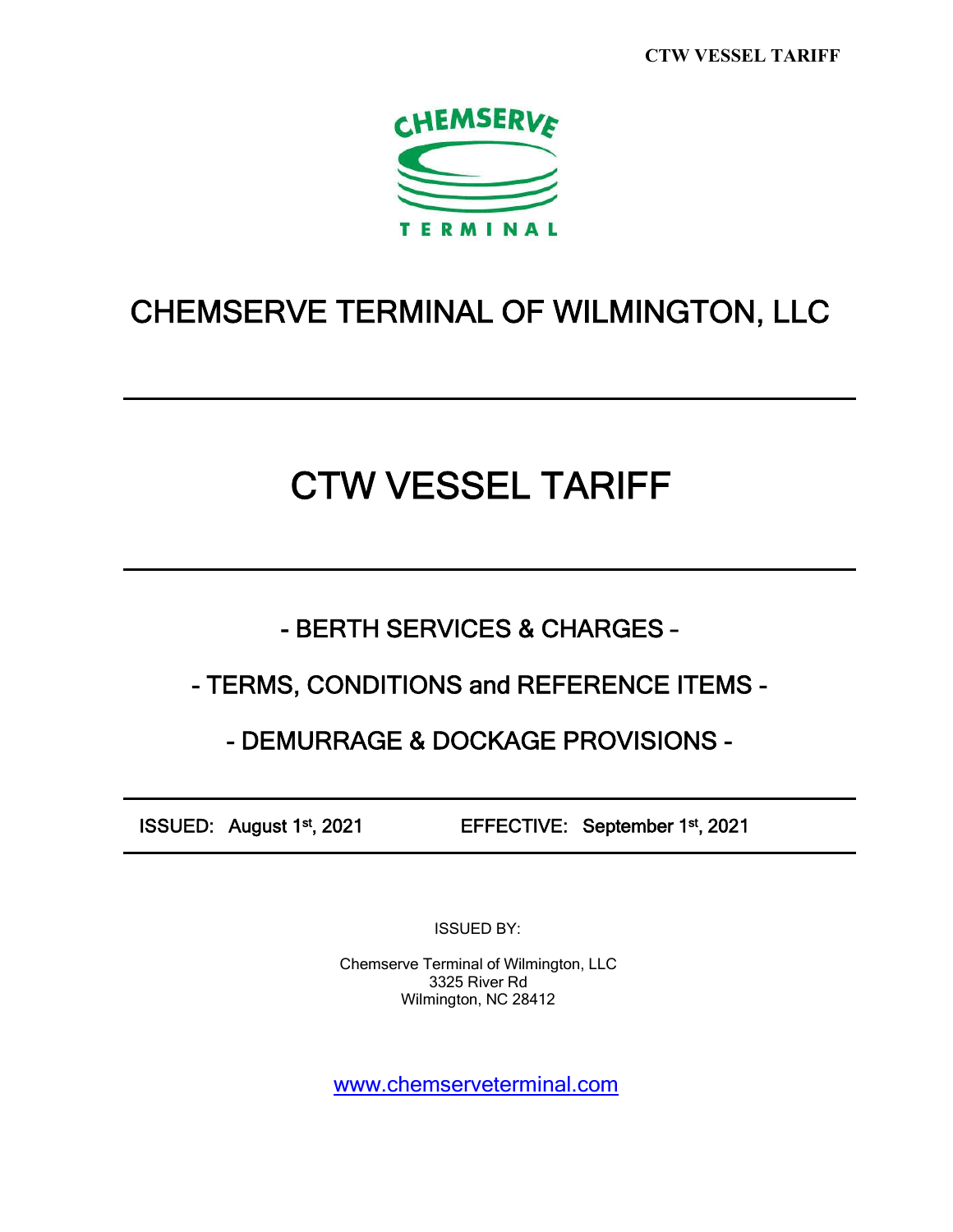Welcome! We're pleased to offer the information contained in this Tariff as an introduction to one of the Southeast's premier marine terminals. We are proud to be providing you – the shippers and receivers of bulk liquid products moving to and from Wilmington, NC – with services that **save you money**.

#### **\_\_\_\_\_\_\_\_\_\_\_\_\_\_\_\_\_\_\_\_\_\_\_\_\_\_\_\_\_\_\_\_\_\_\_\_\_\_\_\_\_\_\_\_\_\_\_\_\_\_\_\_\_\_\_\_\_\_\_\_\_\_\_\_\_\_\_\_\_\_\_\_ TABLE OF CONTENTS**

#### **I. GENERAL**

| <b>Section 1.</b>  | <b>Contact Information</b>                         | Page 1 |
|--------------------|----------------------------------------------------|--------|
| Section 2.         | <b>Directions</b>                                  | Page 1 |
| Section 3.         | <b>Application of Tariff</b>                       | Page 1 |
| <b>Section 4.</b>  | Hold Harmless & Designated Limitation of Liability | Page 2 |
| Section 5.         | <b>Responsibility for Damage or Loss</b>           | Page 3 |
| Section 6.         | <b>Financial Terms</b>                             | Page 3 |
| Section 7.         | <b>Payment of Charges and Invoices</b>             | Page 3 |
| <b>Section 8.</b>  | Product                                            | Page 4 |
| Section 9.         | <b>Export Cargo</b>                                | Page 4 |
| <b>Section 10.</b> | <b>Import Cargo</b>                                | Page 5 |
| Section 11.        | Ton                                                | Page 5 |
| Section 12.        | Usage                                              | Page 5 |
| Section 13.        | <b>Shipboard Welding/Burning</b>                   | Page 5 |
| Section 14.        | <b>Discharging Ballast or Rubbish</b>              | Page 5 |
| Section 15.        | <b>Discharging Sewage</b>                          | Page 5 |
| Section 16.        | <b>Petroleum Products</b>                          | Page 5 |
| Section 17.        | <b>Insurance</b>                                   | Page 6 |
| Section 18.        | <b>General Incorporation</b>                       | Page 6 |

#### **II. DOCKAGE**

| Section 1. | <b>Berthing of Vessels</b>                     | Page 7 |
|------------|------------------------------------------------|--------|
| Section 2. | <b>Lay Time and Demurrage</b>                  | Page 7 |
| Section 3. | <b>Vessel to Vacate Berths</b>                 | Page 7 |
| Section 4. | <b>Responsibility for Damage To Facilities</b> | Page 8 |
| Section 5. | <b>Delays and Detentions</b>                   | Page 8 |
| Section 6. | <b>Dockage Charges</b>                         | Page 8 |
| Section 7. | <b>Line Handling</b>                           | Page 9 |

#### **III. LOADING AND UNLOADING**

| Section 1. | <b>Acceptance of Vessels for Loading</b>     | Page 9  |
|------------|----------------------------------------------|---------|
| Section 2. | <b>Acceptance of Vessels for Discharging</b> | Page 10 |
| Section 3. | <b>Readiness of Vessel to Load or Unload</b> | Page 10 |
| Section 4. | Loading or Unloading                         | Page 10 |

#### **IV. WATER, SUPPLIES, CHANDELLING, ETC.**

| Section 1. | <b>Fresh Water</b>                                         | Page 11 |
|------------|------------------------------------------------------------|---------|
| Section 2. | <b>Charge for Certificate of Compliance Exams at Berth</b> | Page 11 |
| Section 3. | <b>Miscellaneous</b>                                       | Page 11 |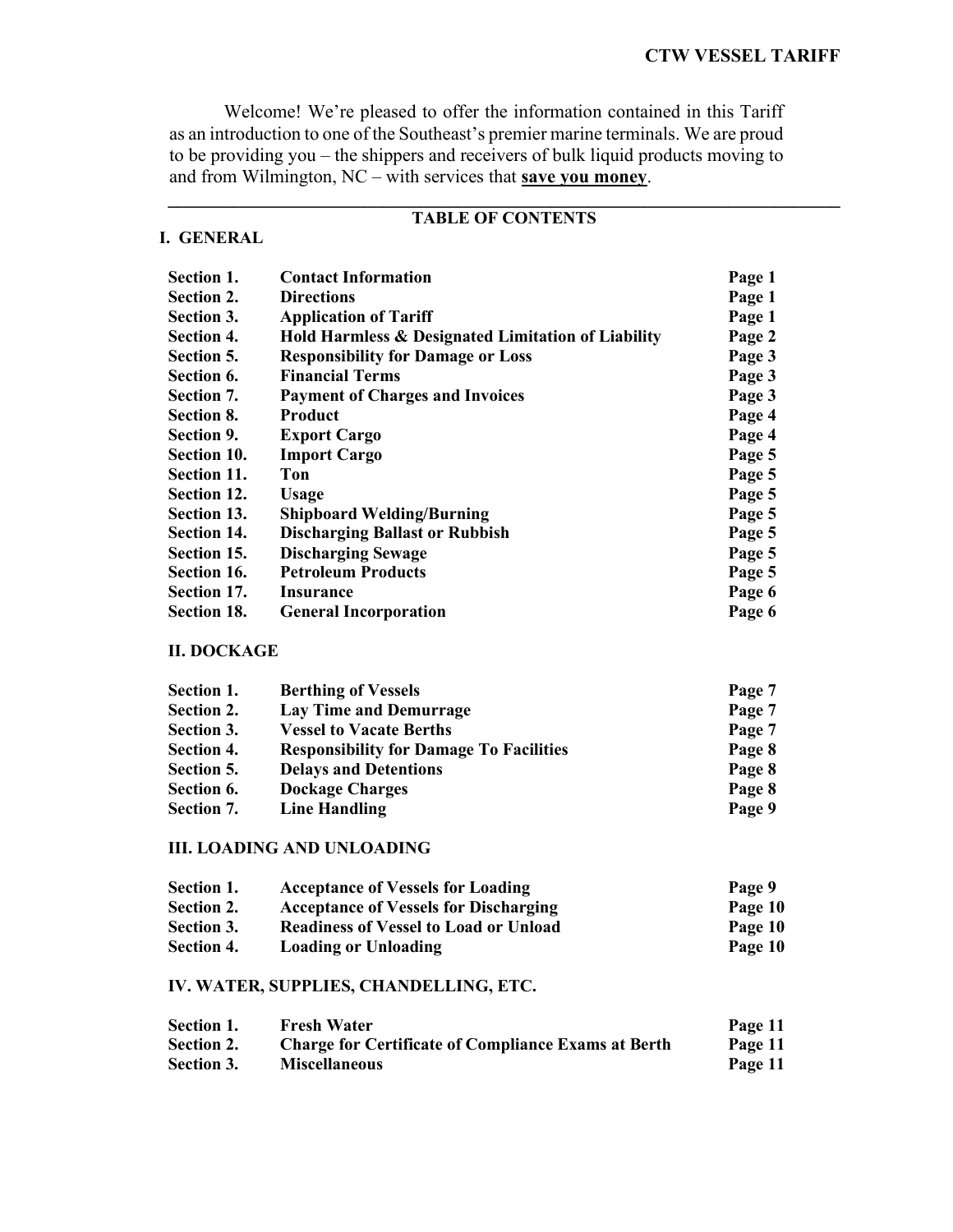# **CHEMSERVE TERMINAL OF WILMINGTON, LLC VESSEL TARIFF**

**\_\_\_\_\_\_\_\_\_\_\_\_\_\_\_\_\_\_\_\_\_\_\_\_\_\_\_\_\_\_\_\_\_\_\_\_\_\_\_\_\_\_\_\_\_\_\_\_\_\_\_\_\_\_\_\_\_\_\_\_\_\_\_\_\_\_\_\_\_\_\_\_\_\_\_\_\_\_**

#### **I. GENERAL**

# **SECTION 1. CONTACT INFORMATON**

# **Chemserve Terminal of Wilmington, LLC (CTW)**

Cape Fear River 3325 River Road Wilmington, North Carolina 28412 Telephone: (910) 799-0180<br>Facsimile: (910) 799-0181  $(910)$  799-0181

# **– Terminal Manager**

Office: (910) 799-0180 Mobile: (910) 622-2491 Email: stacey.kirk@chemserveterminal.com

#### **– Vice President** Mobile: (757) 544-0784 Email: matt.law@chemserveterminal.com

#### **Michael E. Law - President**

Email: mike.law@chemserveterminal.com

#### **SECTION 2. DIRECTIONS**

Via Land: From N/W I-40 East, NC 132 (College Road) South, Right on SR1101 (Shipyard Boulevard), Left on SR1100 (River Road), ¼ mile on Left, 3325 River Road.

> From S/W Highway 74/76 East cross bridge to Highway 421 South/3rd Street (becomes Carolina Beach Road), Right on SR1101 (Shipyard Boulevard), Left on SR1100 (River Road), ¼ mile on Left, 3325 River Road.

Via Sea: Located on East Bank of Cape Fear River approximately 26 miles from open sea (approximately 2000 feet south of Southern most point of Port of Wilmington).

#### **SECTION 3. APPLICATION OF TARIFF**

A. Rates, charges, rules and regulations published or referred to in this tariff shall apply on all vessels or waterborne cargo moving at, over or through, CTW.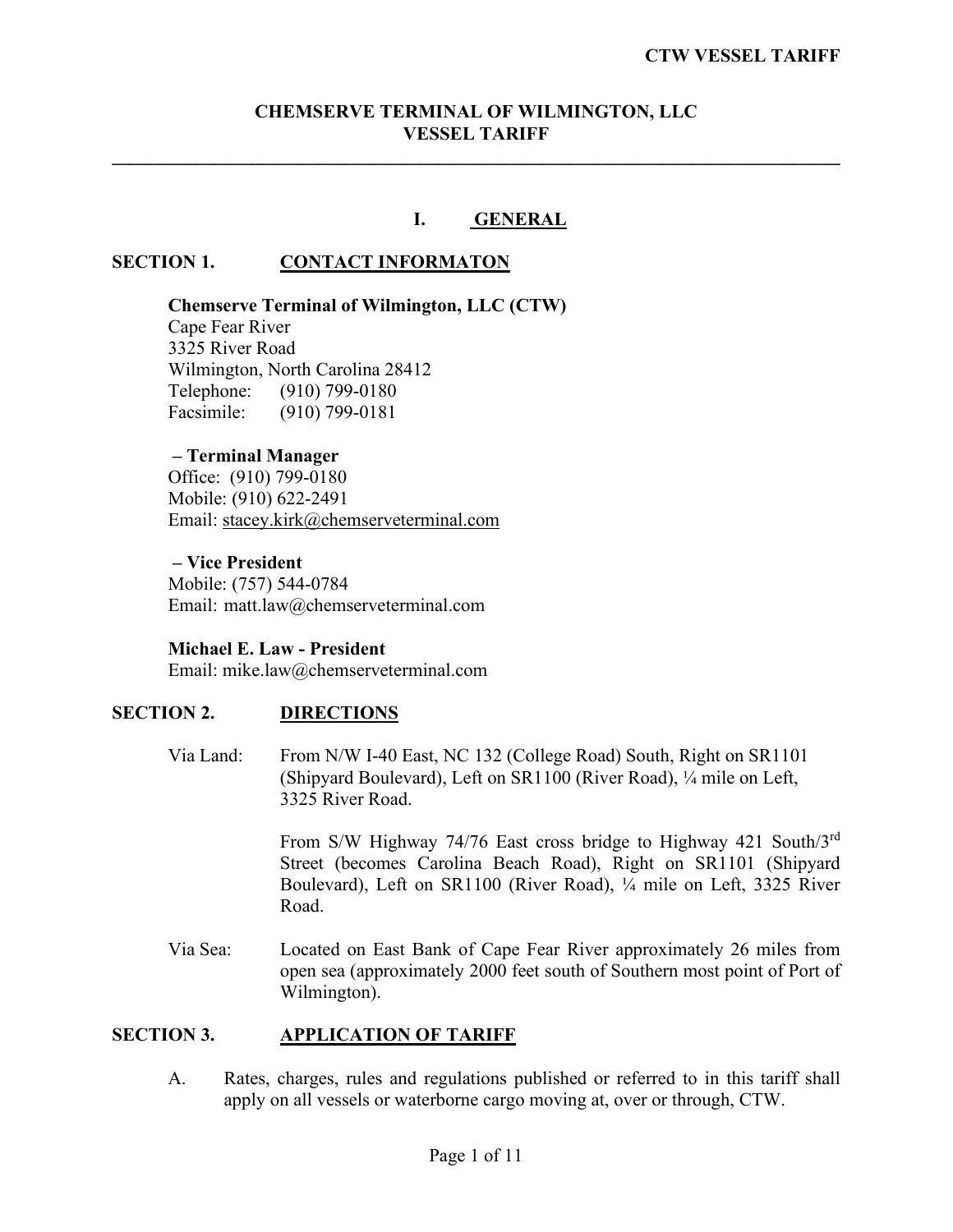- B. The use of CTW facilities constitutes consent to the terms and conditions of this tariff by the user as well as an agreement on the part of the user to pay all charges and be governed by all rules and regulations published in this tariff, to abide by local rules and regulations as set forth by the management of CTW facilities and to be responsible for the disciplining of any infractions thereof by such persons or firms and their employees.
- C. Parties using the terminal are required to conform with any and all municipal, state and federal regulations, including but not limited to OSHA, USCG, EPA and DOT and will be held responsible for any violation of same.
- D. The local steamship agent handling the vessel or representing the line shall be responsible to CTW for terminal charges including, but not limited to, dockage and wharfage assessed against the vessel or line.
- E. Should other matters arise not specifically covered herein or in our stevedoring contract, the tariff published by the North Carolina State Port Authority, Port of Wilmington, shall apply.

# **SECTION 4. HOLD HARMLESS AGREEMENT AND DESIGNATED LIMITATIONS ON LIABILITY**

Except as may be caused by its own negligence, all users of CTW facilities agree to indemnify, defend and hold harmless CTW from and against any and all causes of action, suits, claims, damage, and demands of whatever kind or nature, including, but not limited to, claims for consequential damages, claims for personal injury, wrongful death, breach of contract, property damage, pollution/natural resource damage, loss of income and earnings, civil or criminal fines that are incident to or result from the user's operations on the property of CTW and the use of CTW facilities (hereinafter "Damage"), and all users shall bear CTW's reasonable legal expenses, attorneys' fees, expert fees, accountant fees and all other reasonable costs and expenses which arise from the Damage or user's breach of the terms of this Tariff or other agreement with CTW, or other negligence or fault of user. This Agreement is not to be construed as requiring any user to hold harmless or indemnify CTW for that portion or percentage of Damage, if any, caused by the negligence of CTW.

As a condition precedent to recovery, cargo, loss and Damage claims against CTW must be filed in writing with CTW within nine months after delivery of property (or, in case of export traffic, within nine months after delivery to vessel) or, in case of failure to make delivery, then within nine months after a reasonable time for delivery has elapsed. Suits shall be instituted only within one year from the day when notice in writing is given by CTW to claimant that CTW has disallowed the claim or any part or parts thereof. Where claims are not filed or suits not instituted in accordance with the foregoing provisions, CTW shall not be liable and such claims will not be paid.

Any claim or suit against CTW shall be brought exclusively in the General Courts of Justice of New Hanover County, North Carolina, or in the United States District Court for the Eastern District of North Carolina. Unless otherwise required by applicable law, North Carolina law or United States Maritime law, as proper, shall apply to this Tariff and any claim or suit against CTW.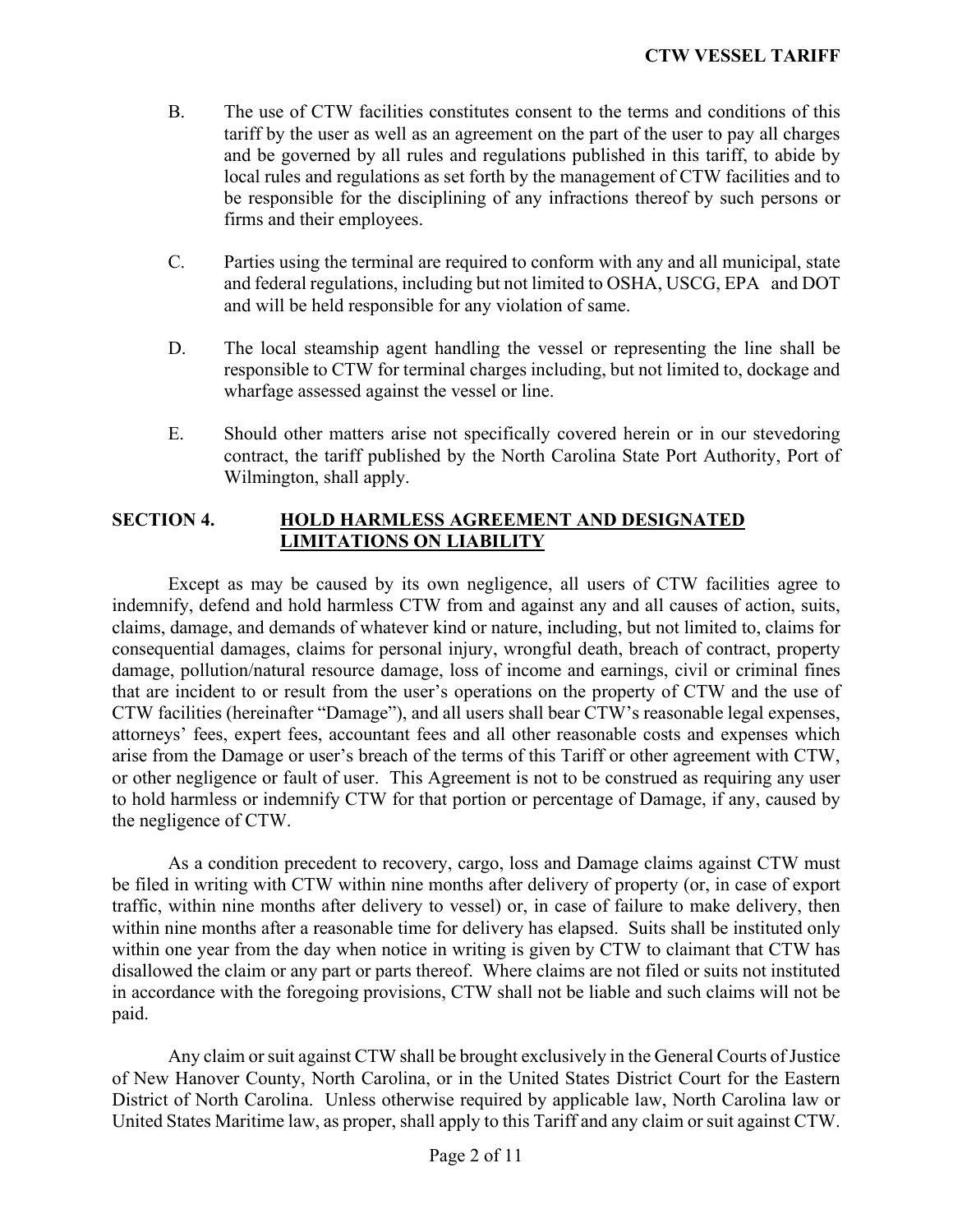# **SECTION 5. RESPONSIBILITY FOR DAMAGE OR LOSS**

The Terminal, as stevedore, will be legally liable for damage to the ship and its equipment, less normal wear and tear, and for damage to cargo or loss of cargo over side, directly caused through its sole negligence. When such damage occurs to the ship or its equipment, or where loss or damage occurs to the cargo by reason of such sole negligence of the Terminal, the ship's officers or other authorized representatives will call this to the attention of the Terminal at the time of the accident and a marine survey will be performed to determine the loss and the responsibility.

With respect to claims for loss or damage to the vessel, its equipment and appurtenances, cargo, and/or baggage, the liability of the Terminal shall be limited to physical damage caused by the sole negligence of the Terminal as stevedore and to such claims that result from fraud on the part of the employees of the Terminal engaged in the delivery, receiving and watching of cargo, said liability is to be limited to the extent of the Terminal's liability insurance, maximum \$1,000,000.00. The Terminal shall not be responsible for any consequential damages what so ever, including but not limited to lost revenue, crew wages, lost charter hire, delay or loss of use.

#### **SECTION 6. FINANCIAL TERMS**

A. Charges are due 30 days after date of invoice. Unless otherwise indicated, product receipt charges shall be based on Bill of Lading or Manifest to be furnished prior to vessel arrival or vessel Draft Survey. Interest of 1 ½% per month shall be applied to overdue accounts.

If an invoice is not disputed within 20 days after date of issuance, said invoice shall be considered valid and due.

A minimum charge of \$59.55 per invoice will be charged when there is a request to re-bill after the initial invoice has been rendered.

B. Terminal charges as stated include wharfage charges.

# **SECTION 7. PAYMENT OF CHARGES AND INVOICES**

- A. On each inbound or outbound shipment moving into or out of CTW facilities, the person performing the forwarding function shall be responsible to CTW for payment of all charges assessed against cargo including, but not limited to, handling charges and storage charges. In any case of doubt as to whom is the party performing the forwarding function, generation of the dock receipt/order shall constitute an admission by the party generating the same that he is performing the forwarding function.
- B. The responsibility for terminal charges assessed against a vessel including, but not limited to, dockage and wharfage, shall rest with the agent of such vessel.
- C. The responsibility for crane rental, equipment rental, dock cleanup, and stevedore use fees will rest with the stevedore working the vessel.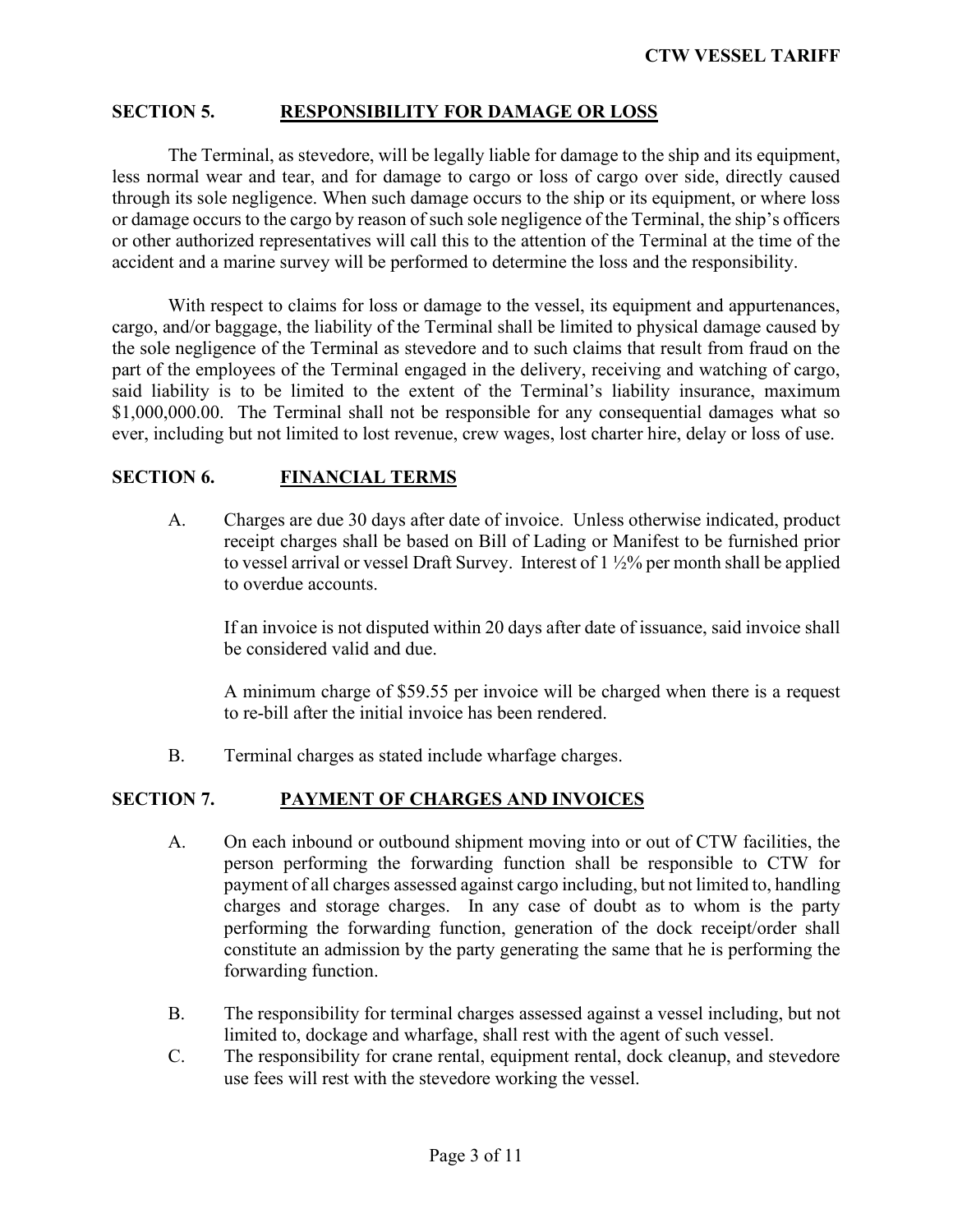- D. All vessels, their owners and agents, and all other users of CTW facilities shall be required to permit access to manifests, loading or discharge lists, rail or motor carrier freight bills or other pertinent documents for the purpose of audit to determine the correctness of reports filed or for securing necessary data to permit correct billing charges.
- E. All invoices are rendered in strict accordance with this tariff and are due on presentation. Failure to pay promptly will cause the name of the shipper, consignee, or steamship line for whom the services were rendered to be placed on a delinquent list and such party will be denied further use of the facilities until all outstanding charges have been paid. CTW reserves the right to estimate and collect in advance all charges which may accrue against cargo or vessels if credit has not been established with CTW or if the parties involved have habitually been on the delinquent list. Use of the facilities may be denied until such advance charges have been paid.
- F. If any invoice shall not be properly paid by the responsible party, and such invoice thereafter be referred to counsel for collection the responsible party shall also be liable for all reasonable attorney's fees, costs and expenses of CTW.

# **SECTION 8. PRODUCT**

- A. The customer shall ensure that all products delivered to the terminal are free of contamination and/or infestation, and meet all the environmental requirements with regard to air and water standards. All costs associated with the removal of any contamination, fumigation or environmental concerns will be for the customer's account.
- B. Any potential problems resulting from inherent characteristics of the product are the customer's responsibility.
- C. Title to the product shall remain at all times with the customer.
- D. Product screening will be at the customer's direction and at the established rate.
- E. The terminal will not be responsible for product shrinkage.
- F. Customer and terminal acknowledge that vessel draft surveys are not exact measurements of tonnage discharged/loaded.
- G. Customer will be responsible for providing all risk insurance coverage on all goods stored and handled by CTW.

# **SECTION 9. EXPORT CARGO**

Export Cargo, as used in this tariff, means cargo received at the port for loading into a vessel for shipment to a foreign or domestic port or destination.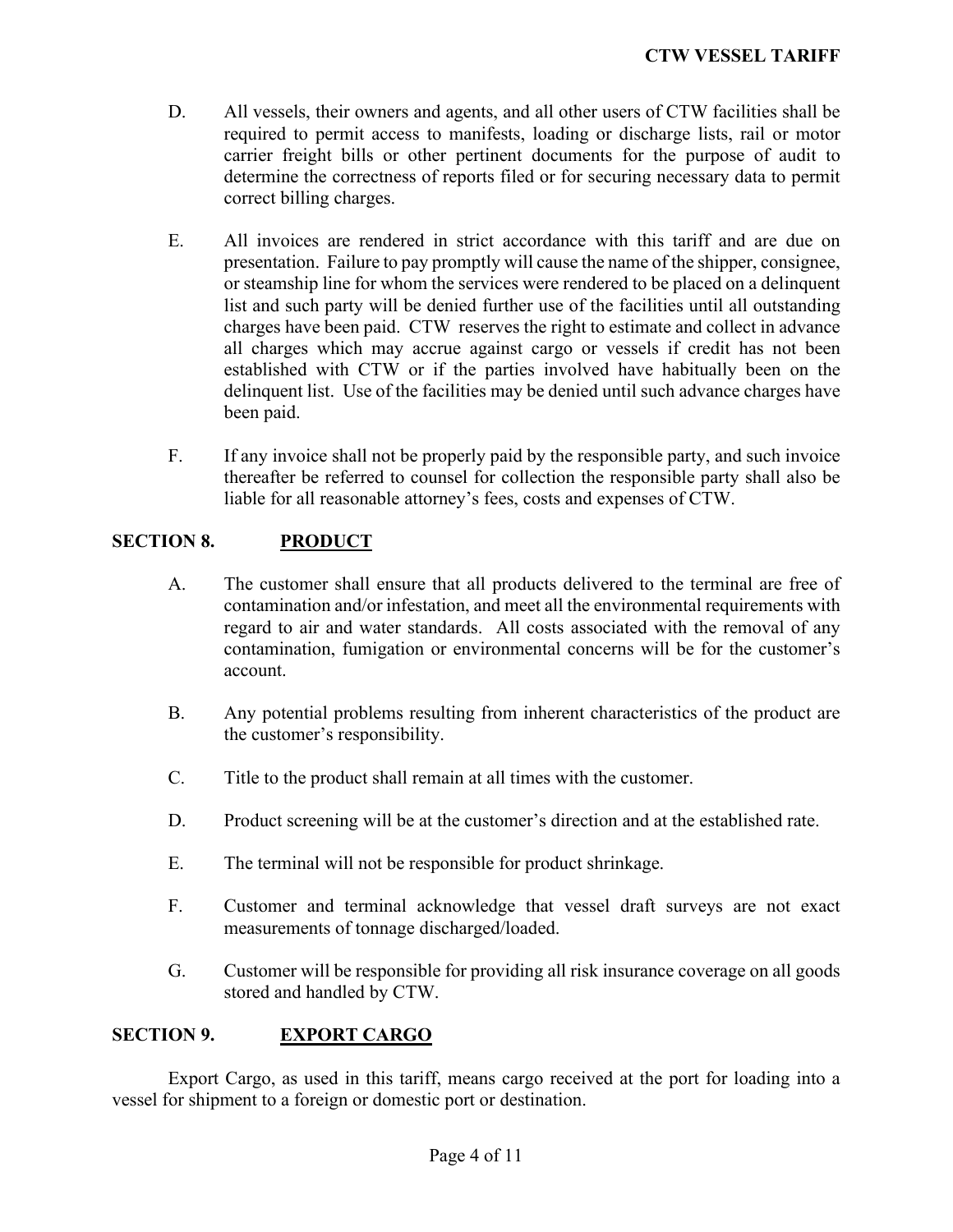# **SECTION 10. IMPORT CARGO**

Import cargo as used in this tariff means cargo, including in-transit cargo, received at the port in a vessel from a foreign or domestic port or origin for loading to a domestic motor, rail or water carrier or storage.

#### **SECTION 11. TON**

Except as otherwise provided in individual items, ton as used in this tariff, has reference to a ton of 2,000 pounds.

#### **SECTION 12. USAGE**

Usage means the use of Terminal facilities by an ocean carrier, rail carrier, motor carrier, independent contractor, stevedore, shipper or consignee, or any other terminal user, their agents, servants, and/or employees specified in this tariff.

#### **SECTION 13. SHIPBOARD WELDING/BURNING**

Shipboard welding and/or burning of any type is strictly prohibited while vessels are berthed at CTW without express written authorization from the terminal management.

#### **SECTION 14. DISCHARGING BALLAST OR RUBBISH**

Pumping ballast or discarding rubbish, garbage, dunnage or any debris into slip or channels or on CTW property is strictly prohibited. Violators will be subject to penalty charges. Direct contact must be made with the approved contractor and upon CTW's prior written approval on pumping oil and sludge, or collecting garbage or solid waste for off load and disposal under MARPOL regulations.

# **SECTION 15. DISCHARGING SEWAGE**

Pumping sewage into the waters of North Carolina is strictly prohibited by Federal and State Law.

# **SECTION 16. PETROLEUM PRODUCTS**

The transfer of bulk petroleum products from CTW dock to the vessel is prohibited except as provided otherwise agreed and as permitted by law. No oil or petroleum product as defined in N.C.G.S. Chapter 143, Article 21A, Oil Pollution and Hazardous Substances Control or other applicable law as amended from time to time, may be discharged or loaded or off loaded at CTW by a user, except as below provided.

Petroleum Products in barrels or other packages may be approved on a case by case basis. If approved, the vendor must first supply proof of insurance, and make arrangements for a representative to remain with the cargo until it is transferred onto the vessel. Vendor will be fully responsible for any petroleum products spilled while delivering and transferring products to the vessel.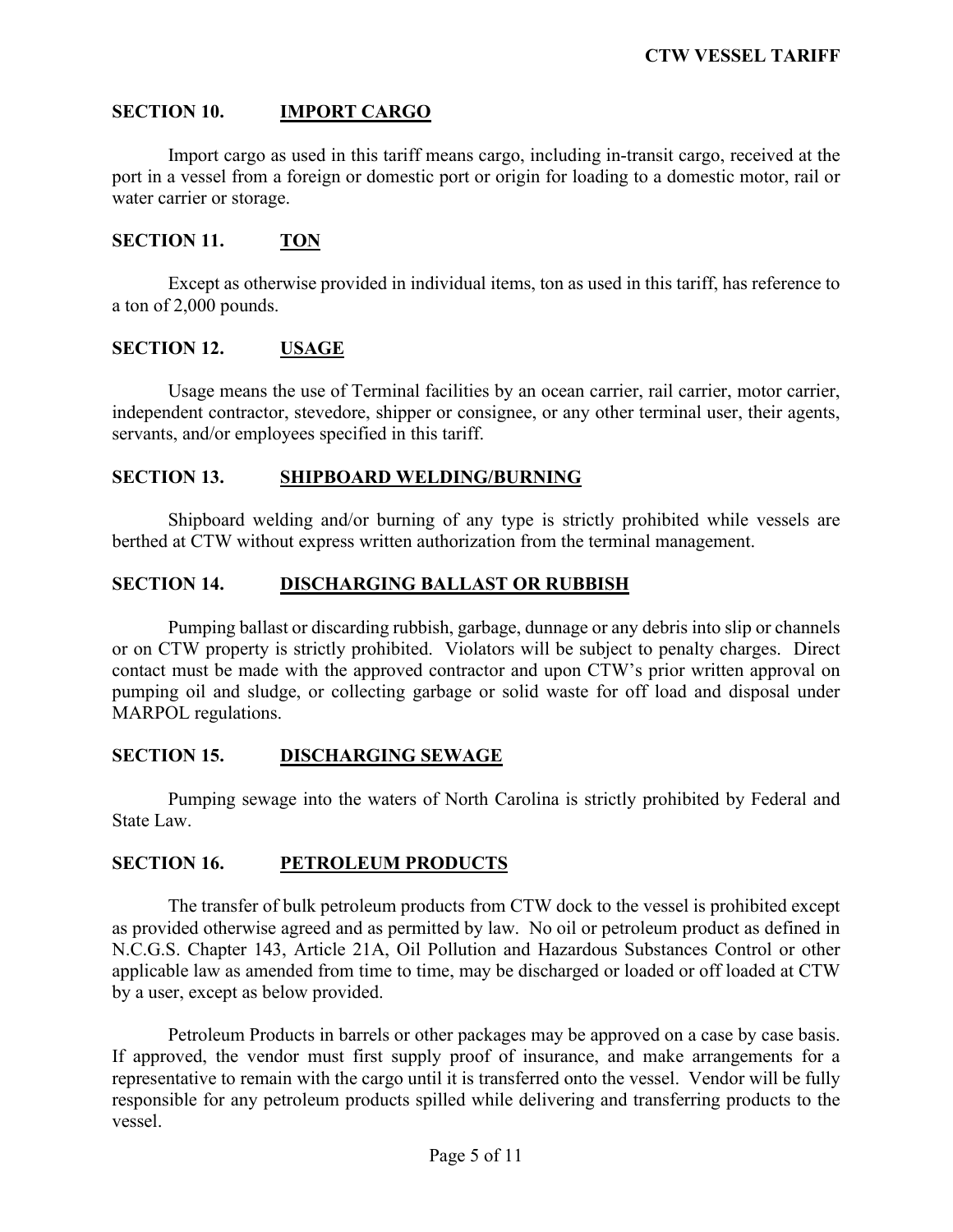# **SECTION 17. INSURANCE**

- A. Charges published in or referred to by this tariff do not include any expense of fire, storm, or other insurance covering owner's interest in property. All such insurance desired by the owner of the cargo must be provided by the owner.
- B. All stevedoring firms and/or Vessel Agents shall provide evidence that the following insurance coverage is in force covering their operations on CTW's facilities.
	- 1. WORKERS COMPENSATION INSURANCE.
	- 2. CERTIFICATE OF INSURANCE OR AUTHORIZATION FOR SELF INSURANCE ISSUED BY THE U.S. DEPARTMENT OF LABOR FOR THE SECURING OF WORKERS COMPENSATION BENEFITS UNDER THE LONGSHORE AND HARBOR WORKERS COMPENSATION ACT.
	- 3. COMPREHENSIVE GENERAL LIABILITY AND AUTO LIABILITY Bodily injury or death - \$500,000.00 for each person and \$1,000,000.00 for each occurrence.
	- 4. PROPERTY DAMAGE \$500,000.00 each accident and \$1,000,000.00 aggregate.
	- 5. STEVEDORES' LEGAL LIABILITY INSURANCE Protecting the stevedoring firms against damage resulting from loading and unloading vessels. This insurance shall afford at least \$1,000,000.00 protection for each occurrence.
- C. All stevedoring firms and/or Vessel Agents are required to furnish to CTW certificates of insurance by companies approved by CTW, listing CTW as an additional insured. CTW reserves the right to deny use of its facilities to any firm that supplies false, misleading information or insurance which is not satisfactory to CTW. All stevedoring firms and/or Vessel Agents shall be responsible for the insurance requirements pursuant to Section 17, B. above, for all subcontractors under their control who enter CTW's Facilities. All firms must certify insurance prior to conducting any business with CTW. Certificates of insurance must be renewed as often as necessary and no firms using the facilities of CTW shall allow any of the required insurance to terminate without 10 days prior written notice to Chemserve Terminal of Wilmington, 3325 River Road, Wilmington, North Carolina 28412.

# **SECTION 18. GENERAL INCORPORATION**

Any services provided by CTW, unless otherwise described herein, shall be provided at the rates of the Port of Wilmington applicable at the time the services are rendered.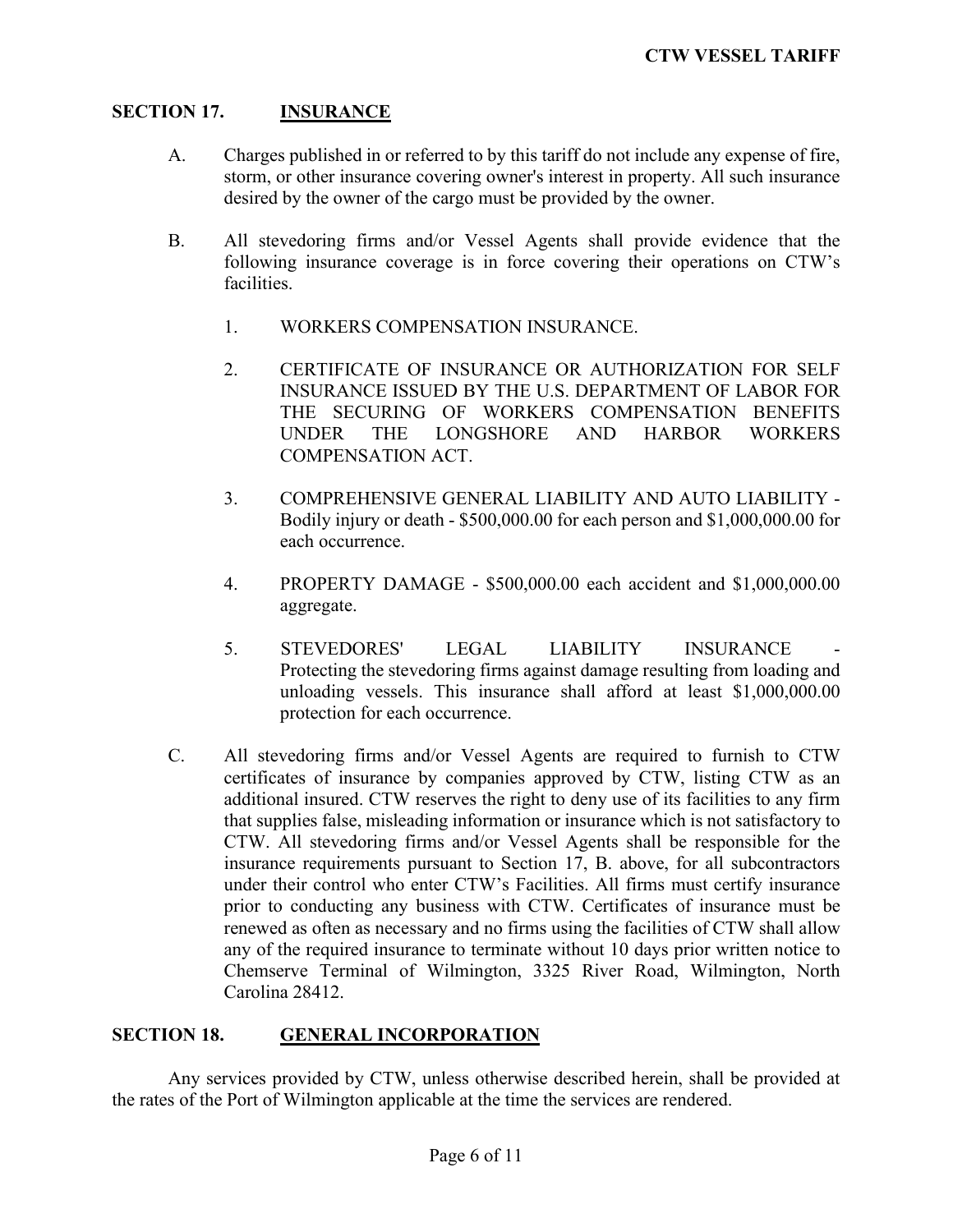Furthermore, rate increases set by the Port of Wilmington shall also apply to services provided by CTW (whether or not designated herein) and shall be applicable at the time and date of the increase as determined by the Port of Wilmington.

# **II. DOCKAGE**

#### **SECTION 1. BERTHING OF VESSELS**

Subject to the exceptions enumerated below, vessels shall be assigned to berths in the order in which they file as ready in all respects to commence work. (First come, first served.)

CTW, as governing port authority at these facilities, will require the vessel to maintain a minimum discharge rate of 500 tons per hour.

Vessels refusing to vacate the berth after completion of loading or discharging will be subject to penalty Dockage of \$1,000.00 per hour commencing two hours after completion of loading or unloading. At its option, the Terminal may affect the removal of any vessel at vessel's risk and expense.

# **SECTION 2. LAY TIME AND DEMURRAGE**

A vessel shall be allowed lay time, without charge except for dockage, based upon the minimum discharge rate as set forth in Paragraph II, Section 1. of this tariff. Vessels shall be allowed an additional two (2) hours as lay time. Lay time shall begin when all lines are fast upon docking.

# **SECTION 3. VESSEL TO VACATE BERTHS**

CTW may order any vessel to vacate any berth when CTW deems that the continued presence of such vessel at such berth would be a potential hazard to the vessel, the berth, CTW facilities, or the rights or property of others. Such situations include, but are not limited to the following: When a potential natural disaster such as a hurricane, tornado, earthquake, fire or flooding make the continued presence of the vessel a threat to the vessel and/or CTW facilities or the property or safety of others.

CTW shall provide written notice (such as facsimile transmission, e-mail, etc.) to the steamship line or the ship's Agent advising of the requirement to vacate. The notice shall state the time that the berth must be vacated and shall be presented at least four (4) hours prior to said time.

If a vessel fails to promptly vacate as ordered, it shall be responsible for any damage or expense which may be incurred by CTW or others as a result of such failure to vacate. CTW shall have the option, but not the duty, of moving the vessel to another location at the risk and expense of the vessel. If such movement occurs, the vessel shall hold CTW harmless for any damage or liability it may incur as a result of such movement. Failure to comply with any order to vacate will result in a penalty to the vessel of \$1,000.00 per hour for each hour of non-compliance. Refusal may result in denial of future berthing privileges or services.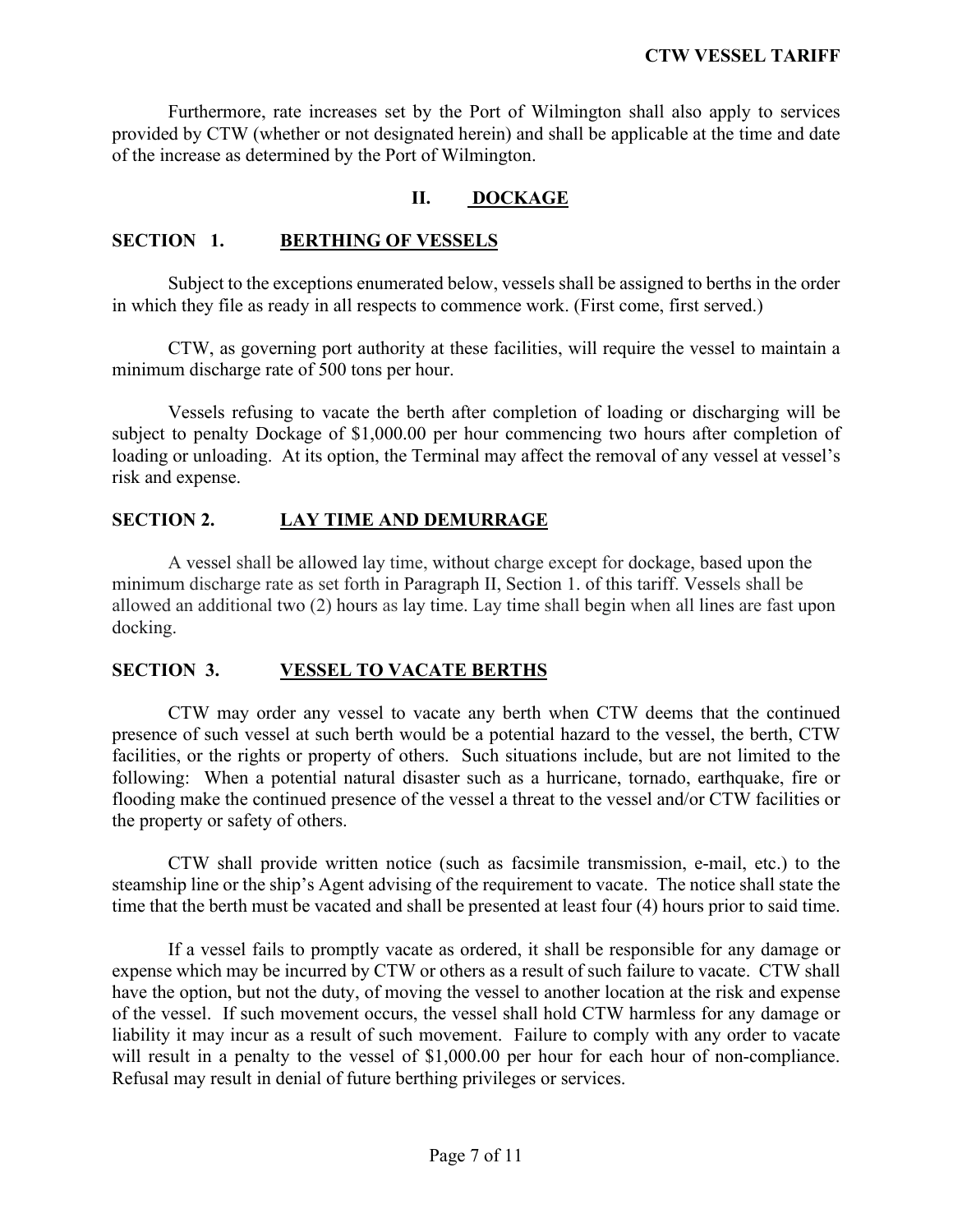# **SECTION 4. RESPONSIBILITY FOR DAMAGE TO FACILITIES**

All users of the CTW Facilities shall be held responsible for all damage to the Facilities occurring while occupied by them. CTW reserves the right to repair or contract for the repair of such damages directly. CTW may detain any vessel or other watercraft responsible for damage to the Facilities until sufficient security has been posted for the amount of damage. The Vessel's liability for the cost for all repairs of damage to the Facilities shall be based on actual charges and costs expended or actual replacement cost, whichever is higher, without regard to factors such as age or condition of the Facilities before the damage occurred.

## **SECTION 5. DELAYS AND DETENTIONS**

No responsibility will be assumed by CTW for delays or demurrage on railroad cars, highway trucks, or detention on vessels from any cause whatsoever, or for delays caused by U.S. Customs or other regulatory bodies, nor will such delay or detention preclude the imposition of storage or other charges.

Should there be any questions with regard to validity of any invoice from CTW the matter must be reduced to writing and forwarded to CTW, Attention Accounting, PO Box 7227 Portsmouth, VA 23707 and the ship's local agent, within forty-five (45) days after the presentation of the invoice in question. Any invoice not questioned within this forty-five (45) day period will be considered valid and final.

#### **SECTION 6. DOCKAGE CHARGES**

Dockage is the charge assessed against a vessel or other craft for berthing or making fast to any wharf, mooring devise or other facility of the terminal or for mooring to a vessel so berthed ("Time At Berth"). The following dockage charges will be assessed:

#### A. **DOCKAGE, PER GROSS REGISTERED TON PER 24-HOUR PERIOD**

#### **Liquid Tankers and Ocean Going and Integrated Tug/Barges**

(Per highest Gross Registered Tonnage, 24-hour minimum applies.)

# **Per Gross Registered Ton** \$ 0.49

| B.<br><b>Vessels, not otherwise shown</b> | <b>Per Linear Foot</b> |
|-------------------------------------------|------------------------|
| 0' to $400'$                              | \$6.00                 |
| $401'$ to 600                             | \$ 7.00                |
| $601'$ to 700                             | \$11.00                |
| Over $700$                                | \$12.00                |

Note: Includes seagoing barges loading or discharging cargo carried on foreign or intracoastal manifests.

Dockage will be computed on Gross Registered Ton as published in Lloyd's Register of Shipping. Minimum Dockage Charge is \$2,000.00 per day or fraction. After the first 24-hour period of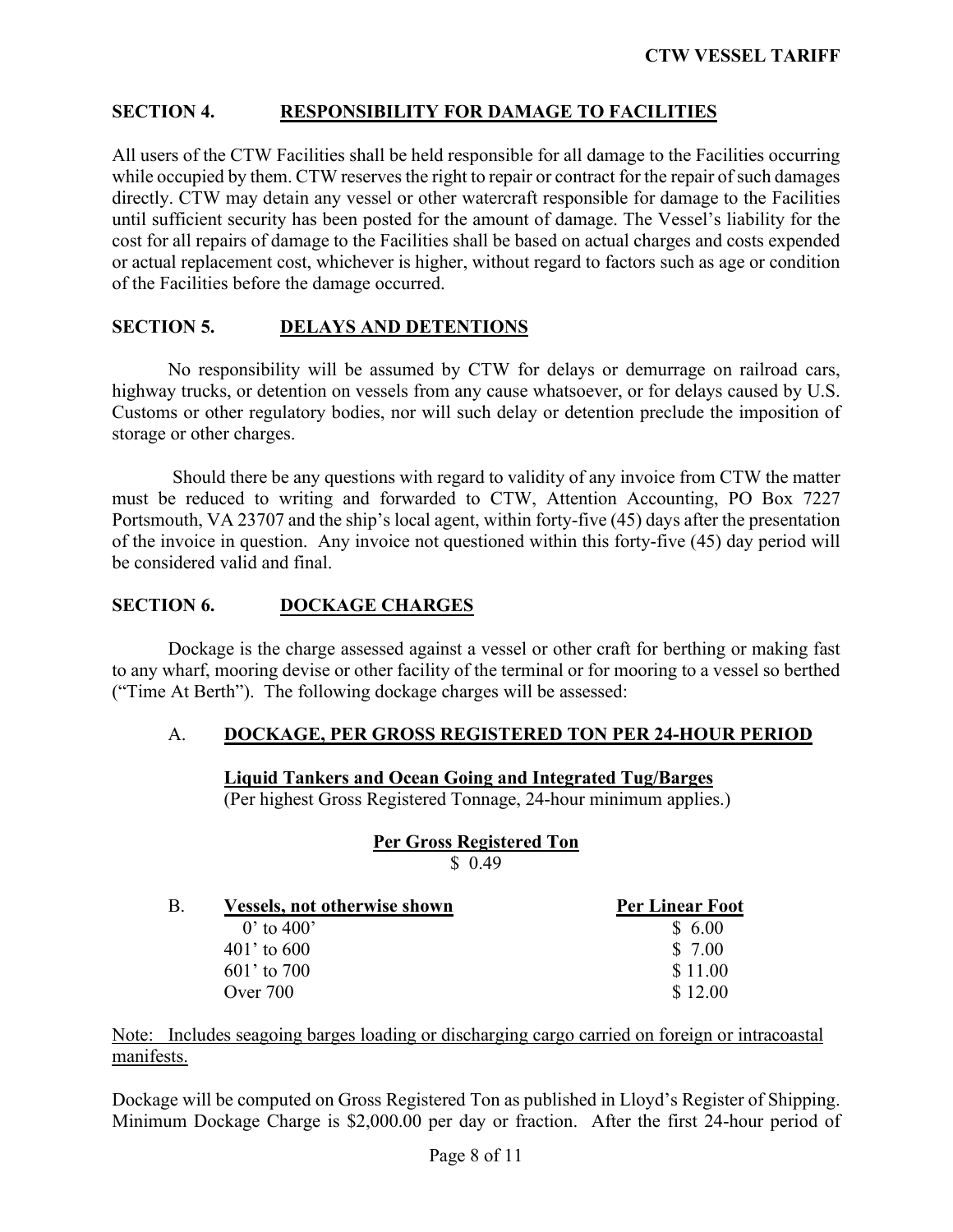dockage assessment, dockage will be assessed on an hourly basis; 1/24 of daily dockage charge for each hour over the initial 24-hour period. Time for dockage commences when the vessel is made fast upon arrival, and ends when the vessel vacates the berth.

# C. **BARGES AND TUGS**

| <b>Inland Barges</b> | <b>Per Linear Foot</b> |
|----------------------|------------------------|
| Per Linear Foot      | \$5.00                 |
| Greater than 200'    | \$ 3.25                |
|                      |                        |

Barges moored alongside vessels at the piers for the sole purpose of transferring cargo to or from such vessels as well as tow boats and landing tows will be exempt from dockage charges.

Dockage charges are based on a twenty-four hour day or fraction which commences when the vessel moors. The minimum dockage charge is \$2,000.00 per day or fraction thereof.

# D. **VESSELS, OTHER THAN BARGES**

Vessels calling at the facility of Chemserve Terminal of Wilmington, LLC may be granted, upon request, lay berth dockage at one-half the published tariff rate for dockage, subject to berth availability and at the discretion of CTW management. However, the default rates shall be the dockage rates in (A) above.

# E. **SECURITY SURCHARGE**

Security Surcharge is a fee assessed against the vessel to recover costs incurred for security assessments, security plans, equipment purchases, installation and maintenance and staffing required to implement and maintain surveillance and access controls mandated by the Maritime Transportation Security Act of 2002 and U.S. Coast Guard regulation 33 CFR 105. The security surcharge described herein shall apply to all vessels and barges (working or in lay berth) that utilize the facilities of CTW and will be based on the Vessel's total time at the dock plus two hours

Based on hours at Berth plus two hours: \$ 80.00 per hour

# **SECTION 7. LINE HANDLING**

Line handling charges shall be at the rates provided by the servicing entity.

# **III. LOADING & UNLOADING**

# **SECTION 1. ACCEPTANCE OF VESSELS FOR LOADING**

A. The Terminal may refuse to accept any vessel for loading unless the following requirements have been met: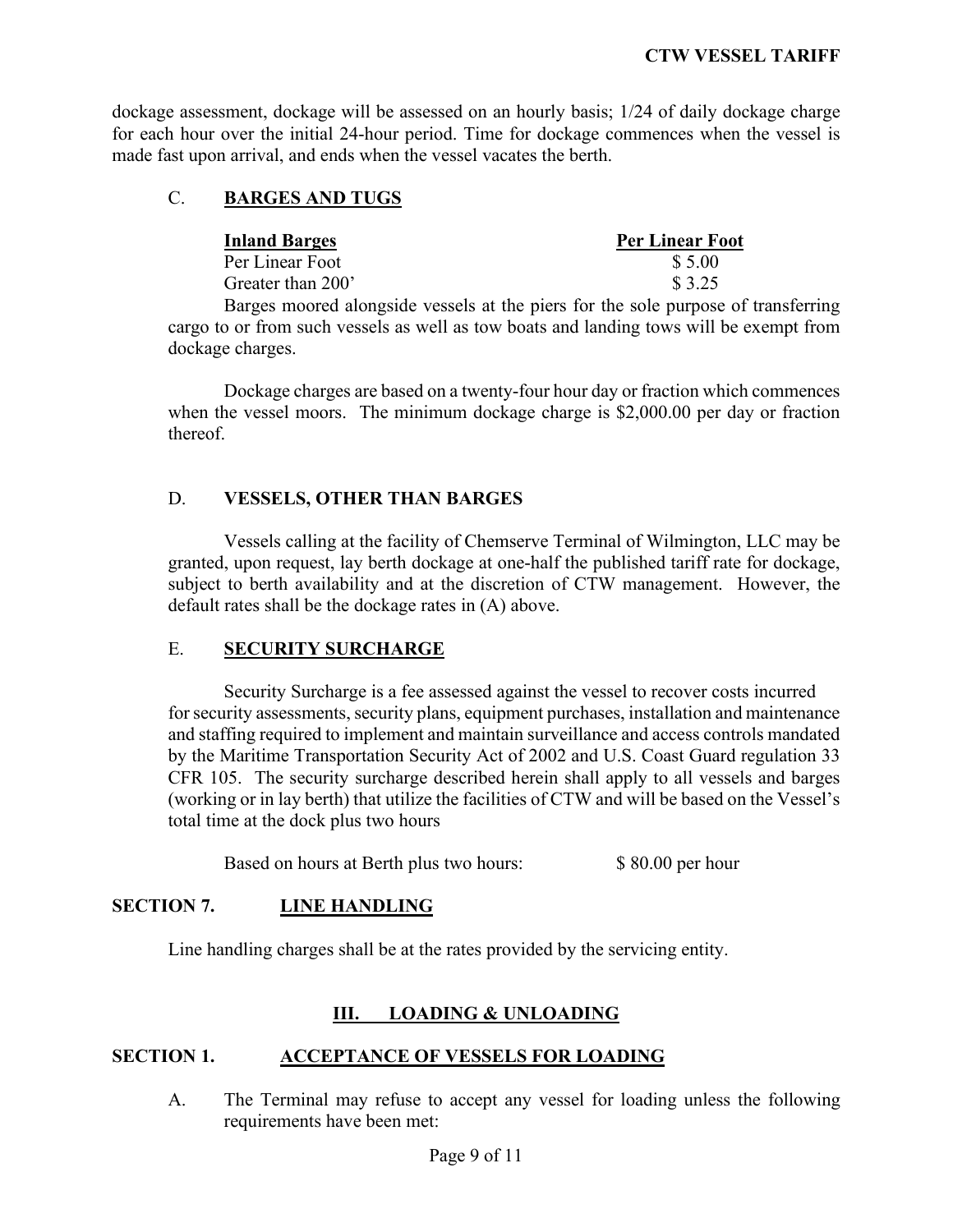- 1. All required holds have been properly certified as ready for loading or otherwise deemed acceptable by the shipper.
- 2. A copy of any governing charter party or booking note has been provided to the Terminal.
- 3. Funds or acceptable guarantee to cover anticipated obligations to the Terminal have been provided for.
- 4. Master's loading plan has been provided to the Terminal and final tonnage nominated.
- 5. Cargo is in position to be loaded on arrival of vessel.
- 6. Overtime requirements, if any, have been agreed to and funds arranged for.
- B. For all Terminal and Stevedoring delays and expenses resulting from failure to comply with any of the above berthing requirements, vessel will be subject to Terminal Detention at \$500.00 per hour, or labor and equipment cost plus 20% and insurance and payroll taxes, whichever is greater.

#### **SECTION 2. ACCEPTANCE OF VESSELS FOR DISCHARGING**

The Terminal may refuse to accept any vessel for discharging unless the following requirements have been met:

- A. Space is available is available for receipt of cargo.
- B. If requested by Terminal, a copy of any governing charter party or booking note will be provided to the Terminal.
- C. If requested by Terminal, funds or acceptable guarantee to cover anticipated obligations to the Terminal will be provided.
- D. Overtime requirements, if any, have been agreed to and funds arranged for.

#### **SECTION 3. READINESS OF VESSELS TO LOAD OR UNLOAD**

Vessel will be considered ready to load or unload when it provides a valid Certificate of Compliance (COC) as issued by the U.S. Coast Guard. There will be a charge of \$1,000.00 If the Vessel requires a US Coast Guard inspection for issuance of a COC while at the Berth.

#### **SECTION 4. LOADING OR UNLOADING**

Loading or unloading applies to the service of loading or unloading cargo between any place on the Terminal and railroad cars, trucks, domestic barges, or any other means of conveyance. The Terminal will not consider themselves to be the consignee of cargo destined for water movement.